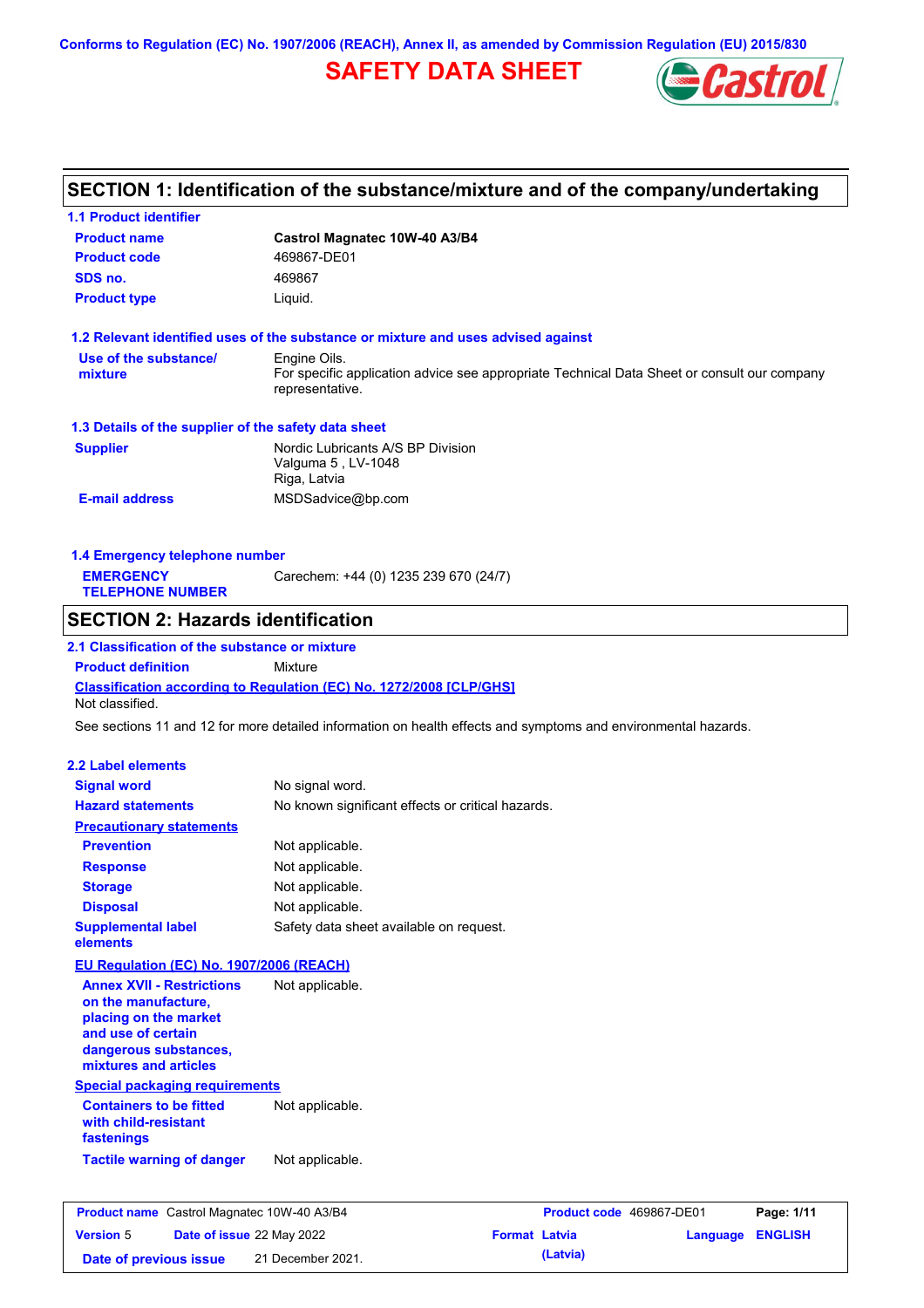### **SECTION 2: Hazards identification**

| 2.3 Other hazards                                                                                                        |                                                                                                                                                                                                                          |
|--------------------------------------------------------------------------------------------------------------------------|--------------------------------------------------------------------------------------------------------------------------------------------------------------------------------------------------------------------------|
| <b>Results of PBT and vPvB</b><br>assessment                                                                             | Product does not meet the criteria for PBT or vPvB according to Regulation (EC) No. 1907/2006,<br>Annex XIII.                                                                                                            |
| <b>Product meets the criteria</b><br>for PBT or vPvB according<br>to Regulation (EC) No.<br><b>1907/2006, Annex XIII</b> | This mixture does not contain any substances that are assessed to be a PBT or a vPvB.                                                                                                                                    |
| Other hazards which do<br>not result in classification                                                                   | Defatting to the skin.<br>USED ENGINE OILS<br>Used engine oil may contain hazardous components which have the potential to cause skin<br>cancer.<br>See Toxicological Information, section 11 of this Safety Data Sheet. |

Experimental data on one or more of the components has been used to determine all or part of the hazard classification of this product.

#### **SECTION 3: Composition/information on ingredients**

Mixture

#### **3.2 Mixtures**

**Product definition**

Highly refined base oil (IP 346 DMSO extract < 3%). Proprietary performance additives.

| <b>Product/ingredient</b><br>name                                                             | <b>Identifiers</b>                                                                   | %         | <b>Regulation (EC) No.</b><br>1272/2008 [CLP]                      | <b>Type</b> |
|-----------------------------------------------------------------------------------------------|--------------------------------------------------------------------------------------|-----------|--------------------------------------------------------------------|-------------|
| Distillates (petroleum), hydrotreated<br>heavy paraffinic                                     | REACH #: 01-2119484627-25<br>EC: 265-157-1<br>CAS: 64742-54-7<br>Index: 649-467-00-8 | ≥75 - ≤90 | Not classified.                                                    | $[2]$       |
| Distillates (petroleum), solvent-<br>dewaxed heavy paraffinic                                 | REACH #: 01-2119471299-27<br>EC: 265-169-7<br>CAS: 64742-65-0<br>Index: 649-474-00-6 | ≤10       | Not classified.                                                    | $[2]$       |
| Distillates (petroleum), hydrotreated<br>heavy paraffinic                                     | REACH #: 01-2119484627-25<br>EC: 265-157-1<br>CAS: 64742-54-7<br>Index: 649-467-00-8 | ≤5        | Asp. Tox. 1, H304                                                  | [1] [2]     |
| Phosphorodithioic acid, mixed O,O-bis<br>(1,3-dimethylbutyl and iso-Pr) esters,<br>zinc salts | REACH #: 01-2119493626-26<br>EC: 283-392-8<br>CAS: 84605-29-8                        | ב≥        | Skin Irrit. 2, H315<br>Eye Dam. 1, H318<br>Aquatic Chronic 2, H411 | [1]         |
| See Section 16 for the full text of the H statements declared above.                          |                                                                                      |           |                                                                    |             |

#### Type

[1] Substance classified with a health or environmental hazard

[2] Substance with a workplace exposure limit

[3] Substance meets the criteria for PBT according to Regulation (EC) No. 1907/2006, Annex XIII

[4] Substance meets the criteria for vPvB according to Regulation (EC) No. 1907/2006, Annex XIII

[5] Substance of equivalent concern

[6] Additional disclosure due to company policy

Occupational exposure limits, if available, are listed in Section 8.

#### Do not induce vomiting unless directed to do so by medical personnel. Get medical attention if symptoms occur. In case of contact, immediately flush eyes with plenty of water for at least 15 minutes. Eyelids should be held away from the eyeball to ensure thorough rinsing. Check for and remove any contact lenses. Get medical attention. **4.1 Description of first aid measures** If inhaled, remove to fresh air. In case of inhalation of decomposition products in a fire, symptoms may be delayed. The exposed person may need to be kept under medical surveillance for 48 hours. Get medical attention if symptoms occur. **Ingestion Inhalation Eye contact SECTION 4: First aid measures Skin contact** Wash skin thoroughly with soap and water or use recognised skin cleanser. Remove contaminated clothing and shoes. Wash clothing before reuse. Clean shoes thoroughly before reuse. Get medical attention if irritation develops.

| <b>Product name</b> Castrol Magnatec 10W-40 A3/B4 |                                  | <b>Product code</b> 469867-DE01 |                      | Page: 2/11 |                         |  |
|---------------------------------------------------|----------------------------------|---------------------------------|----------------------|------------|-------------------------|--|
| <b>Version 5</b>                                  | <b>Date of issue 22 May 2022</b> |                                 | <b>Format Latvia</b> |            | <b>Language ENGLISH</b> |  |
| Date of previous issue                            |                                  | 21 December 2021.               |                      | (Latvia)   |                         |  |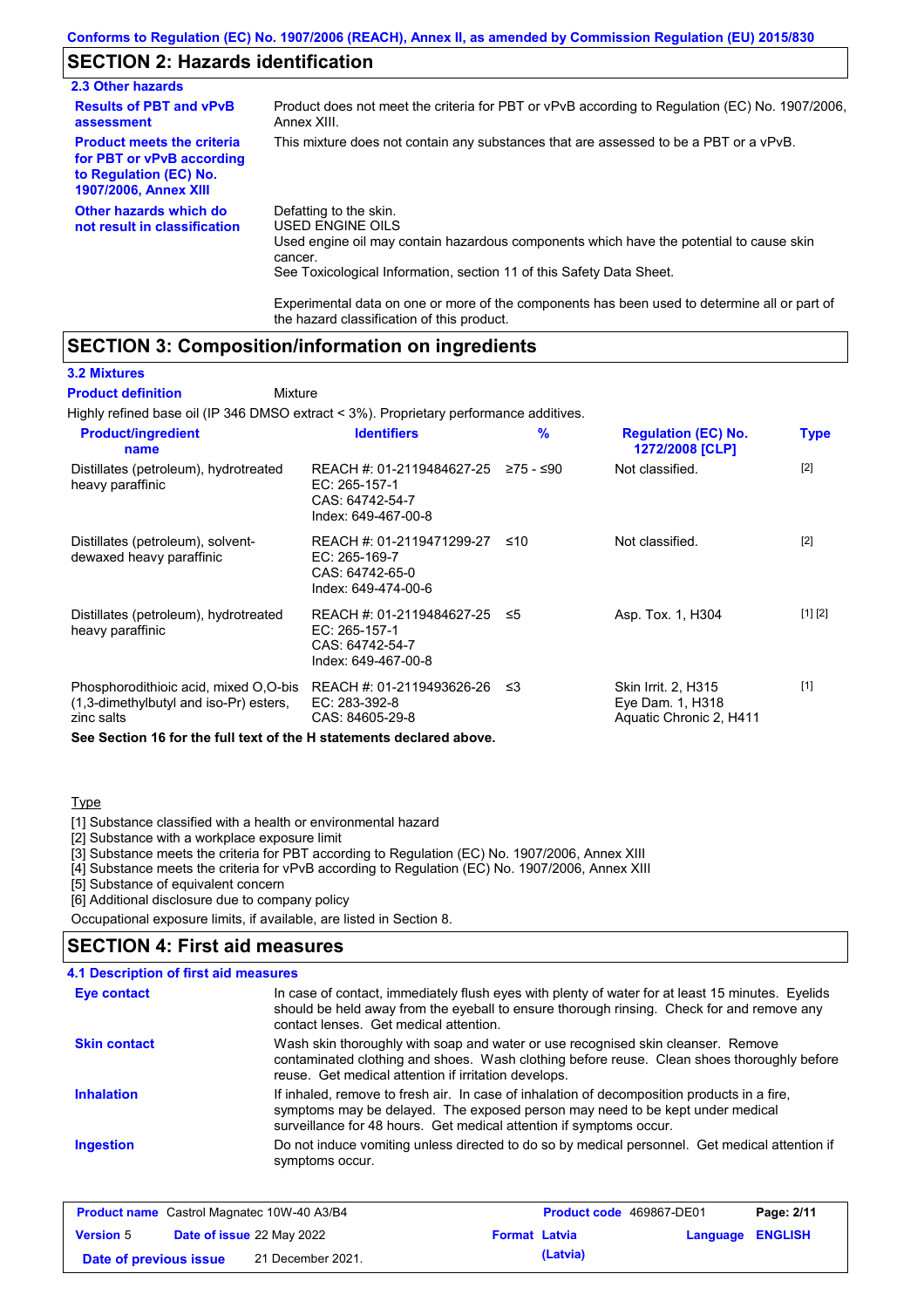|                                                           | Conforms to Regulation (EC) No. 1907/2006 (REACH), Annex II, as amended by Commission Regulation (EU) 2015/830                                                                                                                                                                                                                                                    |
|-----------------------------------------------------------|-------------------------------------------------------------------------------------------------------------------------------------------------------------------------------------------------------------------------------------------------------------------------------------------------------------------------------------------------------------------|
| <b>SECTION 4: First aid measures</b>                      |                                                                                                                                                                                                                                                                                                                                                                   |
| <b>Protection of first-aiders</b>                         | No action shall be taken involving any personal risk or without suitable training. It may be<br>dangerous to the person providing aid to give mouth-to-mouth resuscitation.                                                                                                                                                                                       |
|                                                           | 4.2 Most important symptoms and effects, both acute and delayed                                                                                                                                                                                                                                                                                                   |
|                                                           | See Section 11 for more detailed information on health effects and symptoms.                                                                                                                                                                                                                                                                                      |
| <b>Potential acute health effects</b>                     |                                                                                                                                                                                                                                                                                                                                                                   |
| <b>Inhalation</b>                                         | Exposure to decomposition products may cause a health hazard. Serious effects may be<br>delayed following exposure.                                                                                                                                                                                                                                               |
| <b>Ingestion</b>                                          | No known significant effects or critical hazards.                                                                                                                                                                                                                                                                                                                 |
| <b>Skin contact</b>                                       | Defatting to the skin. May cause skin dryness and irritation.                                                                                                                                                                                                                                                                                                     |
| <b>Eye contact</b>                                        | Not classified as an eye irritant. Based on data available for this or related materials.                                                                                                                                                                                                                                                                         |
|                                                           | Delayed and immediate effects as well as chronic effects from short and long-term exposure                                                                                                                                                                                                                                                                        |
| <b>Inhalation</b>                                         | Overexposure to the inhalation of airborne droplets or aerosols may cause irritation of the<br>respiratory tract.                                                                                                                                                                                                                                                 |
| <b>Ingestion</b>                                          | Ingestion of large quantities may cause nausea and diarrhoea.                                                                                                                                                                                                                                                                                                     |
| <b>Skin contact</b>                                       | Prolonged or repeated contact can defat the skin and lead to irritation and/or dermatitis.                                                                                                                                                                                                                                                                        |
| <b>Eye contact</b>                                        | Potential risk of transient stinging or redness if accidental eye contact occurs.                                                                                                                                                                                                                                                                                 |
|                                                           |                                                                                                                                                                                                                                                                                                                                                                   |
|                                                           | 4.3 Indication of any immediate medical attention and special treatment needed                                                                                                                                                                                                                                                                                    |
| <b>Notes to physician</b>                                 | Treatment should in general be symptomatic and directed to relieving any effects.<br>In case of inhalation of decomposition products in a fire, symptoms may be delayed.<br>The exposed person may need to be kept under medical surveillance for 48 hours.                                                                                                       |
| <b>SECTION 5: Firefighting measures</b>                   |                                                                                                                                                                                                                                                                                                                                                                   |
| 5.1 Extinguishing media                                   |                                                                                                                                                                                                                                                                                                                                                                   |
| <b>Suitable extinguishing</b><br>media                    | In case of fire, use foam, dry chemical or carbon dioxide extinguisher or spray.                                                                                                                                                                                                                                                                                  |
| <b>Unsuitable extinguishing</b><br>media                  | Do not use water jet. The use of a water jet may cause the fire to spread by splashing the<br>burning product.                                                                                                                                                                                                                                                    |
| 5.2 Special hazards arising from the substance or mixture |                                                                                                                                                                                                                                                                                                                                                                   |
| <b>Hazards from the</b><br>substance or mixture           | In a fire or if heated, a pressure increase will occur and the container may burst.                                                                                                                                                                                                                                                                               |
| <b>Hazardous combustion</b><br>products                   | Combustion products may include the following:<br>carbon oxides (CO, CO <sub>2</sub> ) (carbon monoxide, carbon dioxide)<br>nitrogen oxides (NO, NO <sub>2</sub> etc.)                                                                                                                                                                                            |
| <b>5.3 Advice for firefighters</b>                        |                                                                                                                                                                                                                                                                                                                                                                   |
| <b>Special precautions for</b><br>fire-fighters           | No action shall be taken involving any personal risk or without suitable training. Promptly<br>isolate the scene by removing all persons from the vicinity of the incident if there is a fire.                                                                                                                                                                    |
| <b>Special protective</b><br>equipment for fire-fighters  | Fire-fighters should wear appropriate protective equipment and self-contained breathing<br>apparatus (SCBA) with a full face-piece operated in positive pressure mode. Clothing for fire-<br>fighters (including helmets, protective boots and gloves) conforming to European standard EN<br>469 will provide a basic level of protection for chemical incidents. |

## **SECTION 6: Accidental release measures**

|                                         | 6.1 Personal precautions, protective equipment and emergency procedures                                                                                                                                                                                                                                                                                                              |
|-----------------------------------------|--------------------------------------------------------------------------------------------------------------------------------------------------------------------------------------------------------------------------------------------------------------------------------------------------------------------------------------------------------------------------------------|
| For non-emergency<br>personnel          | No action shall be taken involving any personal risk or without suitable training. Evacuate<br>surrounding areas. Keep unnecessary and unprotected personnel from entering. Do not touch<br>or walk through spilt material. Floors may be slippery; use care to avoid falling. Put on<br>appropriate personal protective equipment.                                                  |
| For emergency responders                | Entry into a confined space or poorly ventilated area contaminated with vapour, mist or fume is<br>extremely hazardous without the correct respiratory protective equipment and a safe system of<br>work. Wear self-contained breathing apparatus. Wear a suitable chemical protective suit.<br>Chemical resistant boots. See also the information in "For non-emergency personnel". |
| <b>6.2 Environmental</b><br>precautions | Avoid dispersal of spilt material and runoff and contact with soil, waterways, drains and sewers.<br>Inform the relevant authorities if the product has caused environmental pollution (sewers,<br>waterways, soil or air).                                                                                                                                                          |

### **6.3 Methods and material for containment and cleaning up**

| <b>Product name</b> Castrol Magnatec 10W-40 A3/B4 |                                  | <b>Product code</b> 469867-DE01 |                      | Page: 3/11 |                         |  |
|---------------------------------------------------|----------------------------------|---------------------------------|----------------------|------------|-------------------------|--|
| <b>Version 5</b>                                  | <b>Date of issue 22 May 2022</b> |                                 | <b>Format Latvia</b> |            | <b>Language ENGLISH</b> |  |
| Date of previous issue                            |                                  | 21 December 2021.               |                      | (Latvia)   |                         |  |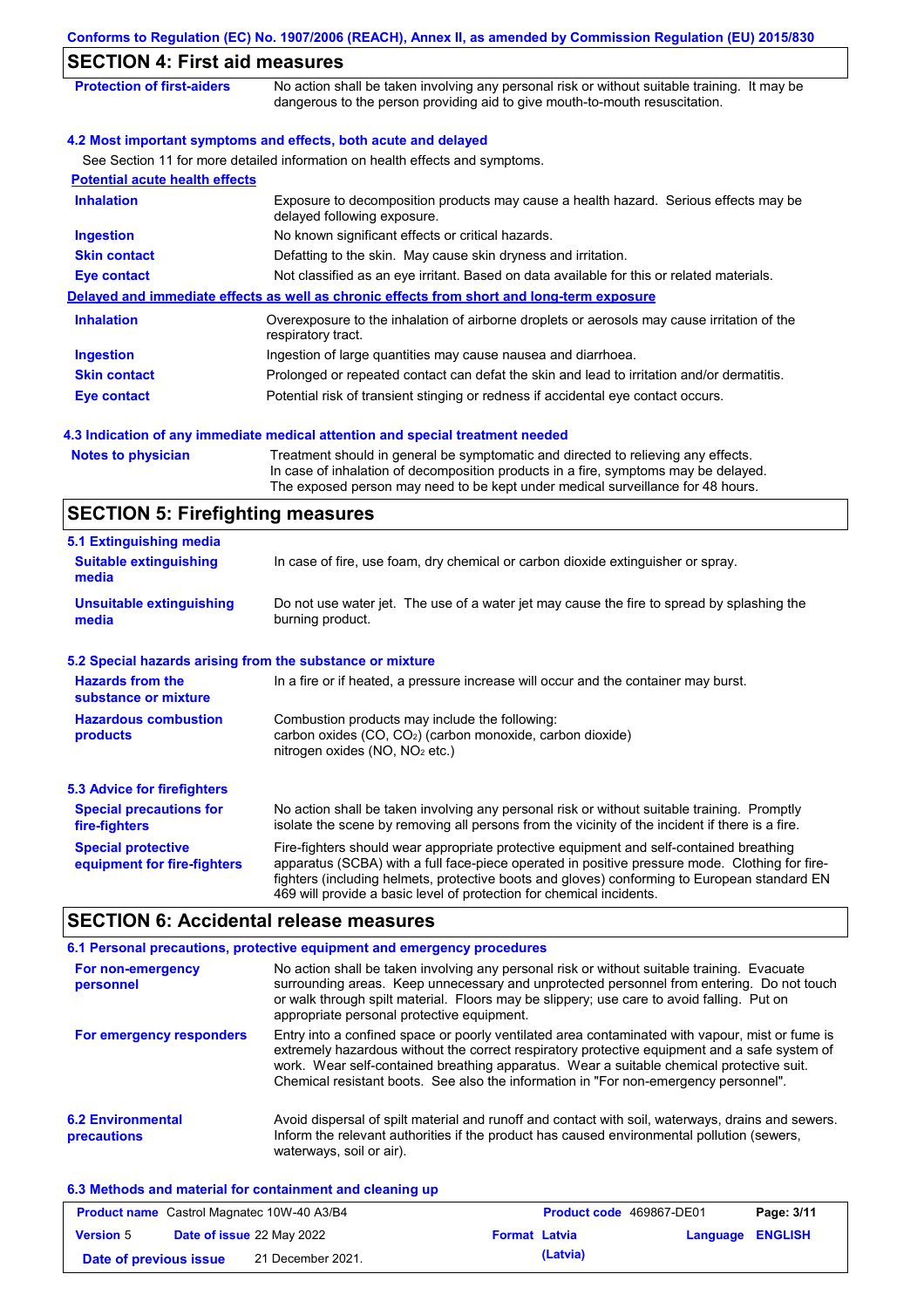# **SECTION 6: Accidental release measures**

| <b>Small spill</b>                        | Stop leak if without risk. Move containers from spill area. Absorb with an inert material and<br>place in an appropriate waste disposal container. Dispose of via a licensed waste disposal<br>contractor.                                                                                                                                                                                     |
|-------------------------------------------|------------------------------------------------------------------------------------------------------------------------------------------------------------------------------------------------------------------------------------------------------------------------------------------------------------------------------------------------------------------------------------------------|
| Large spill                               | Stop leak if without risk. Move containers from spill area. Prevent entry into sewers, water<br>courses, basements or confined areas. Contain and collect spillage with non-combustible,<br>absorbent material e.g. sand, earth, vermiculite or diatomaceous earth and place in container<br>for disposal according to local regulations. Dispose of via a licensed waste disposal contractor. |
| 6.4 Reference to other<br><b>sections</b> | See Section 1 for emergency contact information.<br>See Section 5 for firefighting measures.<br>See Section 8 for information on appropriate personal protective equipment.<br>See Section 12 for environmental precautions.<br>See Section 13 for additional waste treatment information.                                                                                                     |

# **SECTION 7: Handling and storage**

| 7.1 Precautions for safe handling                                                    |                                                                                                                                                                                                                                                                                                                                                                                                                                                                                          |
|--------------------------------------------------------------------------------------|------------------------------------------------------------------------------------------------------------------------------------------------------------------------------------------------------------------------------------------------------------------------------------------------------------------------------------------------------------------------------------------------------------------------------------------------------------------------------------------|
| <b>Protective measures</b>                                                           | Put on appropriate personal protective equipment.                                                                                                                                                                                                                                                                                                                                                                                                                                        |
| <b>Advice on general</b><br>occupational hygiene                                     | Eating, drinking and smoking should be prohibited in areas where this material is handled,<br>stored and processed. Wash thoroughly after handling. Remove contaminated clothing and<br>protective equipment before entering eating areas. See also Section 8 for additional<br>information on hygiene measures.                                                                                                                                                                         |
| <b>7.2 Conditions for safe</b><br>storage, including any<br><i>incompatibilities</i> | Store in accordance with local requlations. Store in a dry, cool and well-ventilated area, away<br>from incompatible materials (see Section 10). Keep away from heat and direct sunlight. Keep<br>container tightly closed and sealed until ready for use. Containers that have been opened must<br>be carefully resealed and kept upright to prevent leakage. Store and use only in equipment/<br>containers designed for use with this product. Do not store in unlabelled containers. |
| Not suitable                                                                         | Prolonged exposure to elevated temperature                                                                                                                                                                                                                                                                                                                                                                                                                                               |
| 7.3 Specific end use(s)                                                              |                                                                                                                                                                                                                                                                                                                                                                                                                                                                                          |
| <b>Recommendations</b>                                                               | See section 1.2 and Exposure scenarios in annex, if applicable.                                                                                                                                                                                                                                                                                                                                                                                                                          |

## **SECTION 8: Exposure controls/personal protection**

#### **8.1 Control parameters**

| <b>Product/ingredient name</b><br>Distillates (petroleum), hydrotreated heavy paraffinic |  | <b>Exposure limit values</b><br>Ministers Cabinet Regulations Nr.325 - AER (Latvia).<br>TWA: 5 mg/m <sup>3</sup> 8 hours. Issued/Revised: 5/2007                                                                                                                                                                                                                                                                                                                                                                                                                                                                                                                                                                                                                                                                                                                                                                                                                                                                           |  |  |
|------------------------------------------------------------------------------------------|--|----------------------------------------------------------------------------------------------------------------------------------------------------------------------------------------------------------------------------------------------------------------------------------------------------------------------------------------------------------------------------------------------------------------------------------------------------------------------------------------------------------------------------------------------------------------------------------------------------------------------------------------------------------------------------------------------------------------------------------------------------------------------------------------------------------------------------------------------------------------------------------------------------------------------------------------------------------------------------------------------------------------------------|--|--|
|                                                                                          |  |                                                                                                                                                                                                                                                                                                                                                                                                                                                                                                                                                                                                                                                                                                                                                                                                                                                                                                                                                                                                                            |  |  |
|                                                                                          |  | TWA: 5 mg/m <sup>3</sup> 8 hours. Issued/Revised: 5/2007                                                                                                                                                                                                                                                                                                                                                                                                                                                                                                                                                                                                                                                                                                                                                                                                                                                                                                                                                                   |  |  |
|                                                                                          |  | Distillates (petroleum), hydrotreated heavy paraffinic Ministers Cabinet Regulations Nr.325 - AER (Latvia).<br>TWA: 5 mg/m <sup>3</sup> 8 hours. Issued/Revised: 5/2007                                                                                                                                                                                                                                                                                                                                                                                                                                                                                                                                                                                                                                                                                                                                                                                                                                                    |  |  |
| quidance only.                                                                           |  | Whilst specific OELs for certain components may be shown in this section, other components may be present in any mist,<br>vapour or dust produced. Therefore, the specific OELs may not be applicable to the product as a whole and are provided for                                                                                                                                                                                                                                                                                                                                                                                                                                                                                                                                                                                                                                                                                                                                                                       |  |  |
| <b>Recommended monitoring</b><br>procedures                                              |  | If this product contains ingredients with exposure limits, personal, workplace atmosphere or<br>biological monitoring may be required to determine the effectiveness of the ventilation or other<br>control measures and/or the necessity to use respiratory protective equipment. Reference<br>should be made to monitoring standards, such as the following: European Standard EN 689<br>(Workplace atmospheres - Guidance for the assessment of exposure by inhalation to chemical<br>agents for comparison with limit values and measurement strategy) European Standard EN<br>14042 (Workplace atmospheres - Guide for the application and use of procedures for the<br>assessment of exposure to chemical and biological agents) European Standard EN 482<br>(Workplace atmospheres - General requirements for the performance of procedures for the<br>measurement of chemical agents) Reference to national guidance documents for methods for<br>the determination of hazardous substances will also be required. |  |  |
|                                                                                          |  |                                                                                                                                                                                                                                                                                                                                                                                                                                                                                                                                                                                                                                                                                                                                                                                                                                                                                                                                                                                                                            |  |  |
|                                                                                          |  |                                                                                                                                                                                                                                                                                                                                                                                                                                                                                                                                                                                                                                                                                                                                                                                                                                                                                                                                                                                                                            |  |  |
| <b>Derived No Effect Level</b><br>No DNELs/DMELs available.                              |  |                                                                                                                                                                                                                                                                                                                                                                                                                                                                                                                                                                                                                                                                                                                                                                                                                                                                                                                                                                                                                            |  |  |
| <b>Predicted No Effect Concentration</b>                                                 |  |                                                                                                                                                                                                                                                                                                                                                                                                                                                                                                                                                                                                                                                                                                                                                                                                                                                                                                                                                                                                                            |  |  |

|                        | <b>Product name</b> Castrol Magnatec 10W-40 A3/B4 |                      | <b>Product code</b> 469867-DE01 |                  | Page: 4/11 |
|------------------------|---------------------------------------------------|----------------------|---------------------------------|------------------|------------|
| <b>Version 5</b>       | Date of issue 22 May 2022                         | <b>Format Latvia</b> |                                 | Language ENGLISH |            |
| Date of previous issue | 21 December 2021.                                 |                      | (Latvia)                        |                  |            |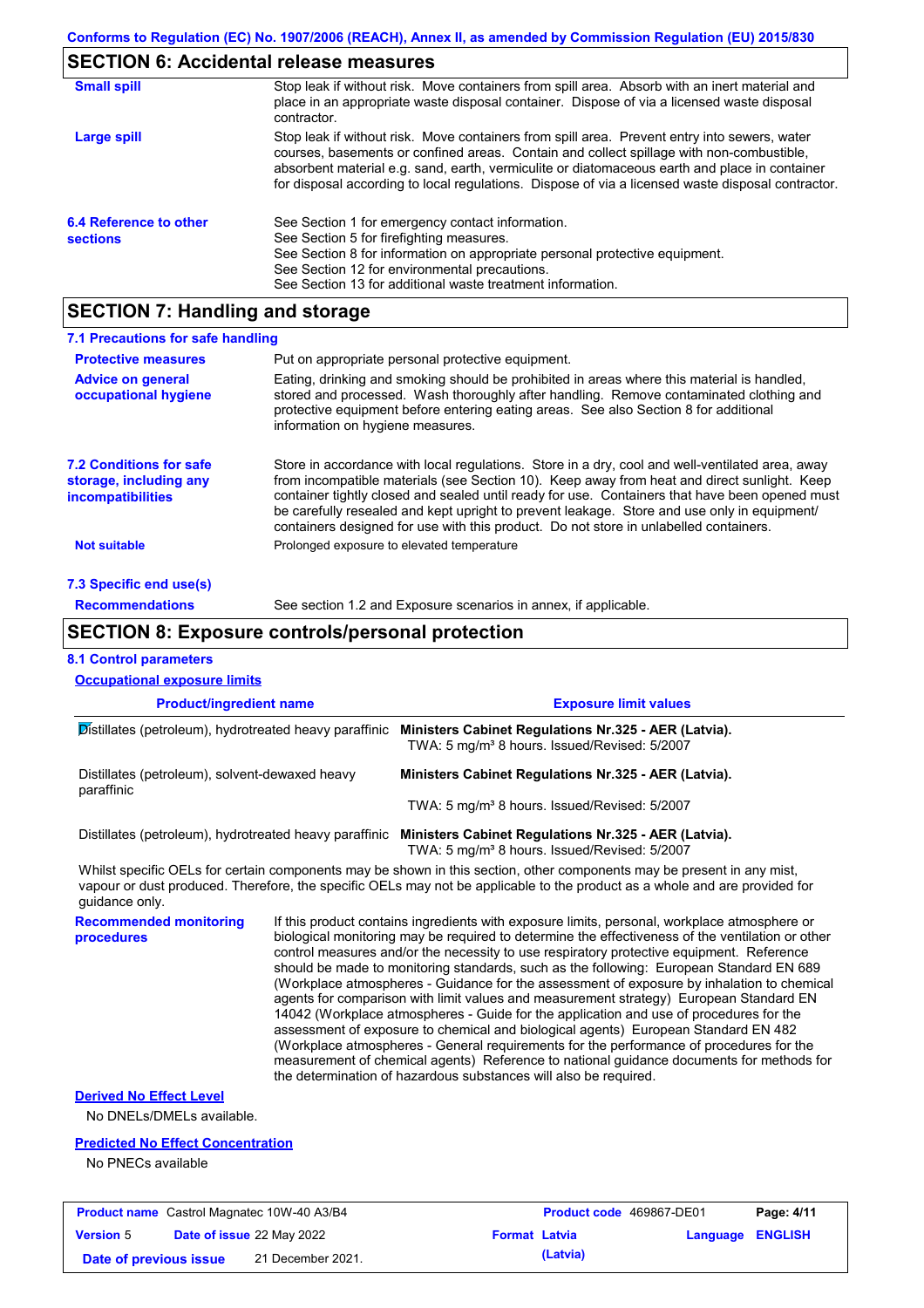## **SECTION 8: Exposure controls/personal protection**

| <b>8.2 Exposure controls</b>                      |                                                                                                                                                                                                                                                                                                                                                                                                                                                                                                                                                                                                                                                                                                                                                                                                                                                                                                                                                                                                         |                          |                  |            |  |
|---------------------------------------------------|---------------------------------------------------------------------------------------------------------------------------------------------------------------------------------------------------------------------------------------------------------------------------------------------------------------------------------------------------------------------------------------------------------------------------------------------------------------------------------------------------------------------------------------------------------------------------------------------------------------------------------------------------------------------------------------------------------------------------------------------------------------------------------------------------------------------------------------------------------------------------------------------------------------------------------------------------------------------------------------------------------|--------------------------|------------------|------------|--|
| <b>Appropriate engineering</b><br><b>controls</b> | Provide exhaust ventilation or other engineering controls to keep the relevant airborne<br>concentrations below their respective occupational exposure limits.<br>All activities involving chemicals should be assessed for their risks to health, to ensure<br>exposures are adequately controlled. Personal protective equipment should only be considered<br>after other forms of control measures (e.g. engineering controls) have been suitably evaluated.<br>Personal protective equipment should conform to appropriate standards, be suitable for use, be<br>kept in good condition and properly maintained.<br>Your supplier of personal protective equipment should be consulted for advice on selection and<br>appropriate standards. For further information contact your national organisation for standards.<br>The final choice of protective equipment will depend upon a risk assessment. It is important to<br>ensure that all items of personal protective equipment are compatible. |                          |                  |            |  |
| <b>Individual protection measures</b>             |                                                                                                                                                                                                                                                                                                                                                                                                                                                                                                                                                                                                                                                                                                                                                                                                                                                                                                                                                                                                         |                          |                  |            |  |
| <b>Hygiene measures</b>                           | Wash hands, forearms and face thoroughly after handling chemical products, before eating,<br>smoking and using the lavatory and at the end of the working period. Ensure that eyewash<br>stations and safety showers are close to the workstation location.                                                                                                                                                                                                                                                                                                                                                                                                                                                                                                                                                                                                                                                                                                                                             |                          |                  |            |  |
| <b>Respiratory protection</b>                     | In case of insufficient ventilation, wear suitable respiratory equipment.<br>The correct choice of respiratory protection depends upon the chemicals being handled, the<br>conditions of work and use, and the condition of the respiratory equipment. Safety procedures<br>should be developed for each intended application. Respiratory protection equipment should<br>therefore be chosen in consultation with the supplier/manufacturer and with a full assessment<br>of the working conditions.                                                                                                                                                                                                                                                                                                                                                                                                                                                                                                   |                          |                  |            |  |
| <b>Eye/face protection</b>                        | Safety glasses with side shields.                                                                                                                                                                                                                                                                                                                                                                                                                                                                                                                                                                                                                                                                                                                                                                                                                                                                                                                                                                       |                          |                  |            |  |
| <b>Skin protection</b>                            |                                                                                                                                                                                                                                                                                                                                                                                                                                                                                                                                                                                                                                                                                                                                                                                                                                                                                                                                                                                                         |                          |                  |            |  |
| <b>Hand protection</b>                            | <b>General Information:</b>                                                                                                                                                                                                                                                                                                                                                                                                                                                                                                                                                                                                                                                                                                                                                                                                                                                                                                                                                                             |                          |                  |            |  |
|                                                   | Because specific work environments and material handling practices vary, safety procedures<br>should be developed for each intended application. The correct choice of protective gloves<br>depends upon the chemicals being handled, and the conditions of work and use. Most gloves<br>provide protection for only a limited time before they must be discarded and replaced (even the<br>best chemically resistant gloves will break down after repeated chemical exposures).                                                                                                                                                                                                                                                                                                                                                                                                                                                                                                                        |                          |                  |            |  |
|                                                   | Gloves should be chosen in consultation with the supplier / manufacturer and taking account of<br>a full assessment of the working conditions.                                                                                                                                                                                                                                                                                                                                                                                                                                                                                                                                                                                                                                                                                                                                                                                                                                                          |                          |                  |            |  |
|                                                   | Recommended: Nitrile gloves.<br><b>Breakthrough time:</b>                                                                                                                                                                                                                                                                                                                                                                                                                                                                                                                                                                                                                                                                                                                                                                                                                                                                                                                                               |                          |                  |            |  |
|                                                   | Breakthrough time data are generated by glove manufacturers under laboratory test conditions<br>and represent how long a glove can be expected to provide effective permeation resistance. It<br>is important when following breakthrough time recommendations that actual workplace<br>conditions are taken into account. Always consult with your glove supplier for up-to-date<br>technical information on breakthrough times for the recommended glove type.<br>Our recommendations on the selection of gloves are as follows:                                                                                                                                                                                                                                                                                                                                                                                                                                                                      |                          |                  |            |  |
|                                                   | Continuous contact:                                                                                                                                                                                                                                                                                                                                                                                                                                                                                                                                                                                                                                                                                                                                                                                                                                                                                                                                                                                     |                          |                  |            |  |
|                                                   | Gloves with a minimum breakthrough time of 240 minutes, or >480 minutes if suitable gloves<br>can be obtained.<br>If suitable gloves are not available to offer that level of protection, gloves with shorter<br>breakthrough times may be acceptable as long as appropriate glove maintenance and<br>replacement regimes are determined and adhered to.                                                                                                                                                                                                                                                                                                                                                                                                                                                                                                                                                                                                                                                |                          |                  |            |  |
|                                                   | Short-term / splash protection:                                                                                                                                                                                                                                                                                                                                                                                                                                                                                                                                                                                                                                                                                                                                                                                                                                                                                                                                                                         |                          |                  |            |  |
|                                                   | Recommended breakthrough times as above.<br>It is recognised that for short-term, transient exposures, gloves with shorter breakthrough times<br>may commonly be used. Therefore, appropriate maintenance and replacement regimes must<br>be determined and rigorously followed.                                                                                                                                                                                                                                                                                                                                                                                                                                                                                                                                                                                                                                                                                                                        |                          |                  |            |  |
|                                                   | <b>Glove Thickness:</b>                                                                                                                                                                                                                                                                                                                                                                                                                                                                                                                                                                                                                                                                                                                                                                                                                                                                                                                                                                                 |                          |                  |            |  |
|                                                   | For general applications, we recommend gloves with a thickness typically greater than 0.35 mm.                                                                                                                                                                                                                                                                                                                                                                                                                                                                                                                                                                                                                                                                                                                                                                                                                                                                                                          |                          |                  |            |  |
|                                                   | It should be emphasised that glove thickness is not necessarily a good predictor of glove<br>resistance to a specific chemical, as the permeation efficiency of the glove will be dependent<br>on the exact composition of the glove material. Therefore, glove selection should also be based<br>on consideration of the task requirements and knowledge of breakthrough times.<br>Glove thickness may also vary depending on the glove manufacturer, the glove type and the<br>glove model. Therefore, the manufacturers' technical data should always be taken into account                                                                                                                                                                                                                                                                                                                                                                                                                          |                          |                  |            |  |
| <b>Product name</b> Castrol Magnatec 10W-40 A3/B4 |                                                                                                                                                                                                                                                                                                                                                                                                                                                                                                                                                                                                                                                                                                                                                                                                                                                                                                                                                                                                         | Product code 469867-DE01 |                  | Page: 5/11 |  |
| <b>Version 5</b><br>Date of issue 22 May 2022     |                                                                                                                                                                                                                                                                                                                                                                                                                                                                                                                                                                                                                                                                                                                                                                                                                                                                                                                                                                                                         | <b>Format Latvia</b>     | Language ENGLISH |            |  |

**Date of previous issue (Latvia)** 21 December 2021.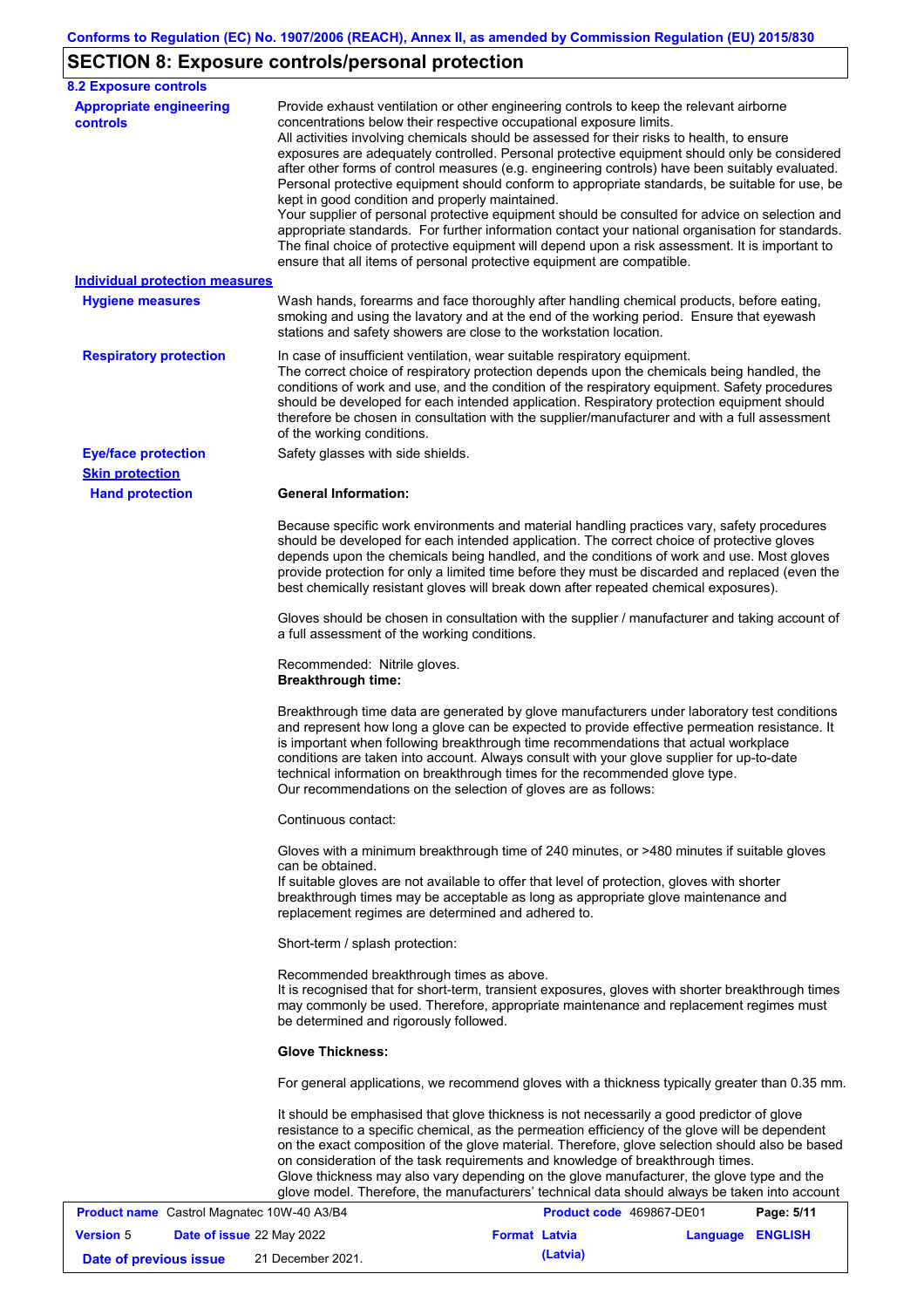## **SECTION 8: Exposure controls/personal protection**

| to ensure selection of the most appropriate glove for the task. |  |  |  |  |
|-----------------------------------------------------------------|--|--|--|--|
|                                                                 |  |  |  |  |

Note: Depending on the activity being conducted, gloves of varying thickness may be required for specific tasks. For example:

 • Thinner gloves (down to 0.1 mm or less) may be required where a high degree of manual dexterity is needed. However, these gloves are only likely to give short duration protection and would normally be just for single use applications, then disposed of.

 • Thicker gloves (up to 3 mm or more) may be required where there is a mechanical (as well as a chemical) risk i.e. where there is abrasion or puncture potential.

| <b>Skin and body</b>                             | Use of protective clothing is good industrial practice.<br>Personal protective equipment for the body should be selected based on the task being<br>performed and the risks involved and should be approved by a specialist before handling this<br>product.<br>Cotton or polyester/cotton overalls will only provide protection against light superficial<br>contamination that will not soak through to the skin. Overalls should be laundered on a regular<br>basis. When the risk of skin exposure is high (e.g. when cleaning up spillages or if there is a<br>risk of splashing) then chemical resistant aprons and/or impervious chemical suits and boots<br>will be required. |
|--------------------------------------------------|---------------------------------------------------------------------------------------------------------------------------------------------------------------------------------------------------------------------------------------------------------------------------------------------------------------------------------------------------------------------------------------------------------------------------------------------------------------------------------------------------------------------------------------------------------------------------------------------------------------------------------------------------------------------------------------|
| <b>Refer to standards:</b>                       | Respiratory protection: EN 529<br>Gloves: EN 420, EN 374<br>Eye protection: EN 166<br>Filtering half-mask: EN 149<br>Filtering half-mask with valve: EN 405<br>Half-mask: EN 140 plus filter<br>Full-face mask: EN 136 plus filter<br>Particulate filters: EN 143<br>Gas/combined filters: EN 14387                                                                                                                                                                                                                                                                                                                                                                                   |
| <b>Environmental exposure</b><br><b>controls</b> | Emissions from ventilation or work process equipment should be checked to ensure they<br>comply with the requirements of environmental protection legislation. In some cases, fume<br>scrubbers, filters or engineering modifications to the process equipment will be necessary to<br>reduce emissions to acceptable levels.                                                                                                                                                                                                                                                                                                                                                         |

## **SECTION 9: Physical and chemical properties**

The conditions of measurement of all properties are at standard temperature and pressure unless otherwise indicated.

#### **9.1 Information on basic physical and chemical properties**

| <b>Appearance</b>                                      |                                                                                       |
|--------------------------------------------------------|---------------------------------------------------------------------------------------|
| <b>Physical state</b>                                  | Liguid.                                                                               |
| <b>Colour</b>                                          | Amber.                                                                                |
| <b>Odour</b>                                           | Not available.                                                                        |
| <b>Odour threshold</b>                                 | Not available.                                                                        |
| рH                                                     | Not applicable.                                                                       |
| <b>Melting point/freezing point</b>                    | Not available.                                                                        |
| Initial boiling point and boiling<br>range             | Not available.                                                                        |
| <b>Pour point</b>                                      | -42 $^{\circ}$ C                                                                      |
| <b>Flash point</b>                                     | Closed cup: 202°C (395.6°F) [Pensky-Martens]<br>Open cup: 226°C (438.8°F) [Cleveland] |
| <b>Evaporation rate</b>                                | Not available.                                                                        |
| <b>Flammability (solid, gas)</b>                       | Not available.                                                                        |
| <b>Upper/lower flammability or</b><br>explosive limits | Not available.                                                                        |
| <b>Vapour pressure</b>                                 | Not available.                                                                        |

| <b>Product name</b> Castrol Magnatec 10W-40 A3/B4 |  |                                  | Product code 469867-DE01 |          | Page: 6/11              |  |
|---------------------------------------------------|--|----------------------------------|--------------------------|----------|-------------------------|--|
| <b>Version 5</b>                                  |  | <b>Date of issue 22 May 2022</b> | <b>Format Latvia</b>     |          | <b>Language ENGLISH</b> |  |
| Date of previous issue                            |  | 21 December 2021.                |                          | (Latvia) |                         |  |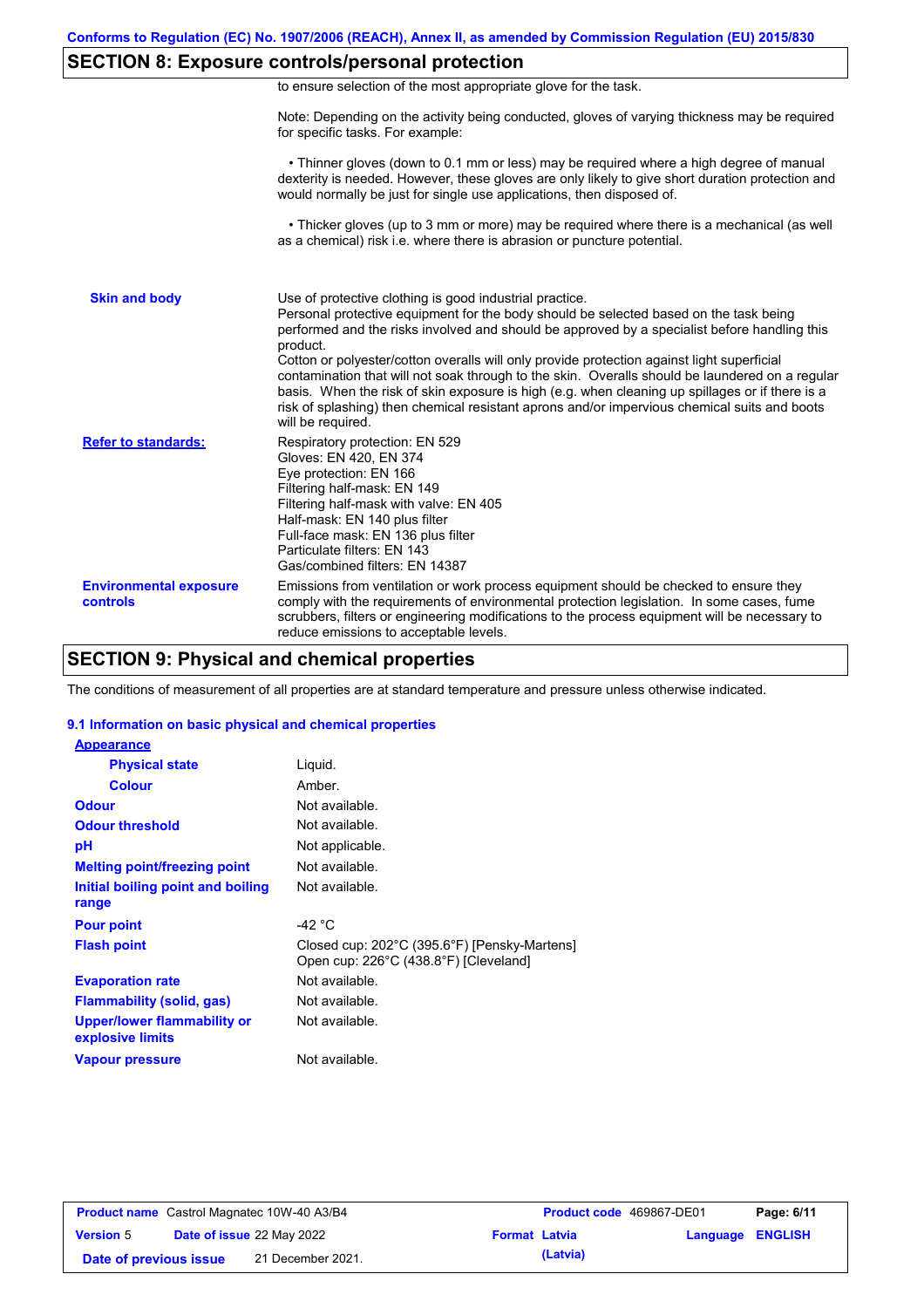# **SECTION 9: Physical and chemical properties**

|                                                   |                                                                                                                                             | Vapour Pressure at 20°C |         |                    | Vapour pressure at 50°C |          |               |
|---------------------------------------------------|---------------------------------------------------------------------------------------------------------------------------------------------|-------------------------|---------|--------------------|-------------------------|----------|---------------|
|                                                   | Ingredient name                                                                                                                             | $mm$ Hq                 | kPa     | <b>Method</b>      | m <sub>m</sub><br>Hg    | kPa      | <b>Method</b> |
|                                                   | Distillates (petroleum),<br>hydrotreated heavy<br>paraffinic                                                                                | < 0.08                  | < 0.011 | <b>ASTM D 5191</b> |                         |          |               |
|                                                   | Distillates (petroleum),<br>solvent-dewaxed<br>heavy paraffinic                                                                             | < 0.08                  | < 0.011 | <b>ASTM D 5191</b> |                         |          |               |
|                                                   | Distillates (petroleum),<br>hydrotreated heavy<br>paraffinic                                                                                | < 0.08                  | < 0.011 | <b>ASTM D 5191</b> |                         |          |               |
|                                                   | Phosphorodithioic acid, 0<br>mixed O,O-bis<br>(1,3-dimethylbutyl and<br>iso-Pr) esters, zinc salts                                          |                         | 0       | <b>EU A.4</b>      | 0                       | $\Omega$ | EU A.4        |
| <b>Vapour density</b>                             | Not available.                                                                                                                              |                         |         |                    |                         |          |               |
| <b>Relative density</b>                           | Not available.                                                                                                                              |                         |         |                    |                         |          |               |
| <b>Density</b>                                    | <1000 kg/m <sup>3</sup> (<1 g/cm <sup>3</sup> ) at 15 <sup>°</sup> C                                                                        |                         |         |                    |                         |          |               |
| <b>Solubility(ies)</b>                            | insoluble in water.                                                                                                                         |                         |         |                    |                         |          |               |
| <b>Partition coefficient: n-octanol/</b><br>water | Not applicable.                                                                                                                             |                         |         |                    |                         |          |               |
| <b>Auto-ignition temperature</b>                  | Not available.                                                                                                                              |                         |         |                    |                         |          |               |
| <b>Decomposition temperature</b>                  | Not available.                                                                                                                              |                         |         |                    |                         |          |               |
| <b>Viscosity</b>                                  | Kinematic: 101.1 mm <sup>2</sup> /s (101.1 cSt) at $40^{\circ}$ C<br>Kinematic: 13.8 to 16.2 mm <sup>2</sup> /s (13.8 to 16.2 cSt) at 100°C |                         |         |                    |                         |          |               |
| <b>Explosive properties</b>                       | Not available.                                                                                                                              |                         |         |                    |                         |          |               |
| <b>Oxidising properties</b>                       | Not available.                                                                                                                              |                         |         |                    |                         |          |               |
| <b>Particle characteristics</b>                   |                                                                                                                                             |                         |         |                    |                         |          |               |
| <b>Median particle size</b>                       | Not applicable.                                                                                                                             |                         |         |                    |                         |          |               |
| 9.2 Other information                             |                                                                                                                                             |                         |         |                    |                         |          |               |
| No additional information.                        |                                                                                                                                             |                         |         |                    |                         |          |               |
| <b>SECTION 10: Stability and reactivity</b>       |                                                                                                                                             |                         |         |                    |                         |          |               |
| <b>10.1 Reactivity</b>                            | No specific test data available for this product. Refer to Conditions to avoid and Incompatible                                             |                         |         |                    |                         |          |               |

| <b>10.1 Reactivity</b>                            | No specific test data available for this product. Refer to Conditions to avoid and Incompatible<br>materials for additional information.                                |
|---------------------------------------------------|-------------------------------------------------------------------------------------------------------------------------------------------------------------------------|
| <b>10.2 Chemical stability</b>                    | The product is stable.                                                                                                                                                  |
| <b>10.3 Possibility of</b><br>hazardous reactions | Under normal conditions of storage and use, hazardous reactions will not occur.<br>Under normal conditions of storage and use, hazardous polymerisation will not occur. |
| <b>10.4 Conditions to avoid</b>                   | Avoid all possible sources of ignition (spark or flame).                                                                                                                |
| <b>10.5 Incompatible materials</b>                | Reactive or incompatible with the following materials: oxidising materials.                                                                                             |
| <b>10.6 Hazardous</b><br>decomposition products   | Under normal conditions of storage and use, hazardous decomposition products should not be<br>produced.                                                                 |

# **SECTION 11: Toxicological information**

| 11.1 Information on toxicological effects<br><b>Acute toxicity estimates</b><br>Not available.                                           |                                                   |                          |          |                |  |
|------------------------------------------------------------------------------------------------------------------------------------------|---------------------------------------------------|--------------------------|----------|----------------|--|
| Routes of entry anticipated: Dermal, Inhalation.<br><b>Information on likely</b><br>routes of exposure                                   |                                                   |                          |          |                |  |
| <b>Potential acute health effects</b>                                                                                                    |                                                   |                          |          |                |  |
| <b>Inhalation</b><br>Exposure to decomposition products may cause a health hazard. Serious effects may be<br>delayed following exposure. |                                                   |                          |          |                |  |
| <b>Ingestion</b>                                                                                                                         | No known significant effects or critical hazards. |                          |          |                |  |
| <b>Product name</b> Castrol Magnatec 10W-40 A3/B4                                                                                        |                                                   | Product code 469867-DE01 |          | Page: 7/11     |  |
| <b>Version 5</b><br>Date of issue 22 May 2022                                                                                            |                                                   | <b>Format Latvia</b>     | Language | <b>ENGLISH</b> |  |
| Date of previous issue                                                                                                                   | 21 December 2021.                                 | (Latvia)                 |          |                |  |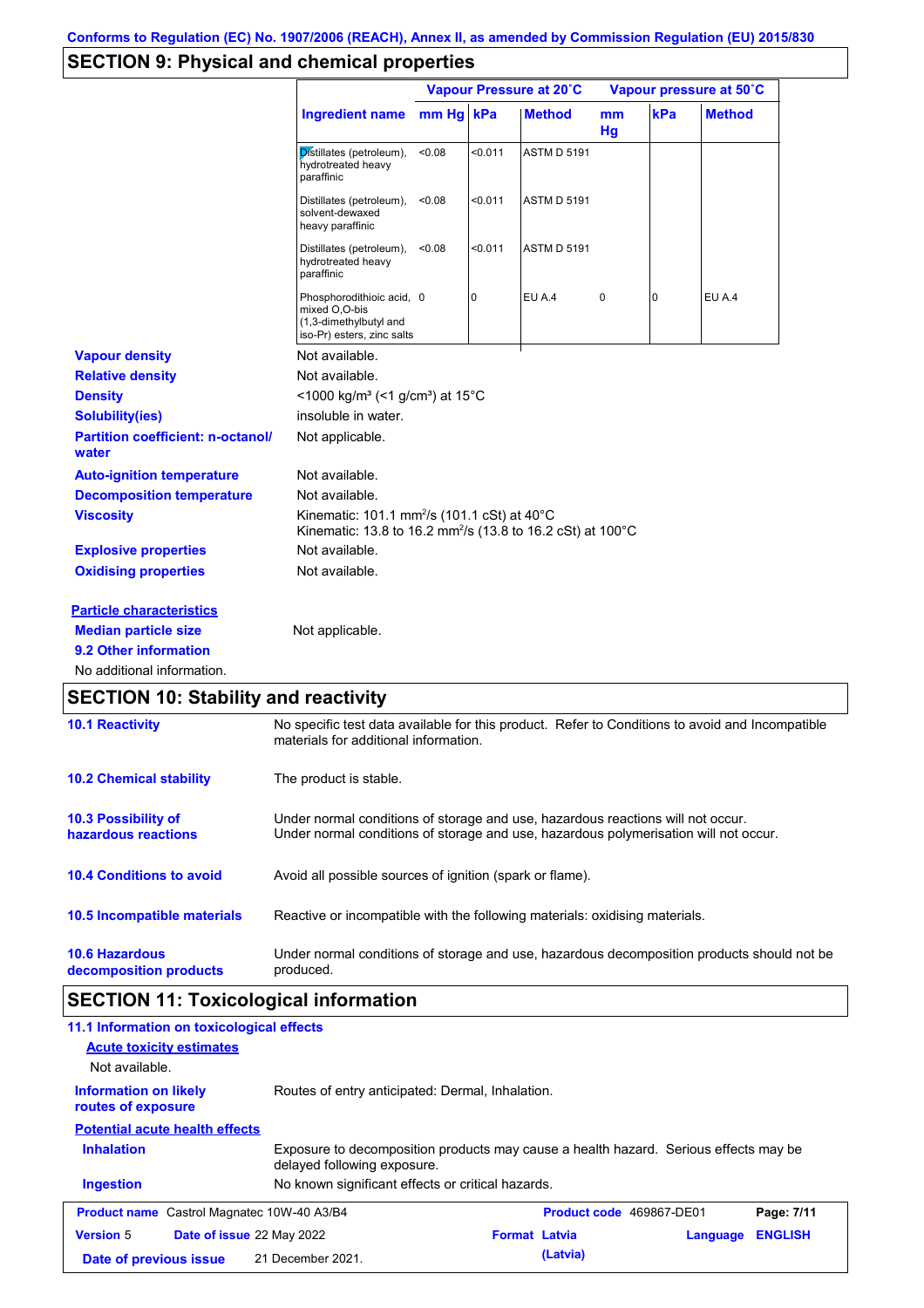## **SECTION 11: Toxicological information**

| <b>Skin contact</b>                     | Defatting to the skin. May cause skin dryness and irritation.                                                                                                                                                                                                                                                                                                                                                   |  |  |  |  |  |
|-----------------------------------------|-----------------------------------------------------------------------------------------------------------------------------------------------------------------------------------------------------------------------------------------------------------------------------------------------------------------------------------------------------------------------------------------------------------------|--|--|--|--|--|
| <b>Eye contact</b>                      | Not classified as an eye irritant. Based on data available for this or related materials.                                                                                                                                                                                                                                                                                                                       |  |  |  |  |  |
|                                         | Symptoms related to the physical, chemical and toxicological characteristics                                                                                                                                                                                                                                                                                                                                    |  |  |  |  |  |
| <b>Inhalation</b>                       | No specific data.                                                                                                                                                                                                                                                                                                                                                                                               |  |  |  |  |  |
| <b>Ingestion</b>                        | No specific data.                                                                                                                                                                                                                                                                                                                                                                                               |  |  |  |  |  |
| <b>Skin contact</b>                     | Adverse symptoms may include the following:<br>irritation<br>dryness                                                                                                                                                                                                                                                                                                                                            |  |  |  |  |  |
| <b>Eye contact</b>                      | cracking<br>No specific data.                                                                                                                                                                                                                                                                                                                                                                                   |  |  |  |  |  |
|                                         |                                                                                                                                                                                                                                                                                                                                                                                                                 |  |  |  |  |  |
|                                         | Delayed and immediate effects as well as chronic effects from short and long-term exposure                                                                                                                                                                                                                                                                                                                      |  |  |  |  |  |
| <b>Inhalation</b>                       | Overexposure to the inhalation of airborne droplets or aerosols may cause irritation of the<br>respiratory tract.                                                                                                                                                                                                                                                                                               |  |  |  |  |  |
| <b>Ingestion</b>                        | Ingestion of large quantities may cause nausea and diarrhoea.                                                                                                                                                                                                                                                                                                                                                   |  |  |  |  |  |
| <b>Skin contact</b>                     | Prolonged or repeated contact can defat the skin and lead to irritation and/or dermatitis.                                                                                                                                                                                                                                                                                                                      |  |  |  |  |  |
| <b>Eye contact</b>                      | Potential risk of transient stinging or redness if accidental eye contact occurs.                                                                                                                                                                                                                                                                                                                               |  |  |  |  |  |
| <b>Potential chronic health effects</b> |                                                                                                                                                                                                                                                                                                                                                                                                                 |  |  |  |  |  |
| <b>General</b>                          | <b>USED ENGINE OILS</b><br>Combustion products resulting from the operation of internal combustion engines contaminate<br>engine oils during use. Used engine oil may contain hazardous components which have the<br>potential to cause skin cancer. Frequent or prolonged contact with all types and makes of used<br>engine oil must therefore be avoided and a high standard of personal hygiene maintained. |  |  |  |  |  |
| <b>Carcinogenicity</b>                  | No known significant effects or critical hazards.                                                                                                                                                                                                                                                                                                                                                               |  |  |  |  |  |
| <b>Mutagenicity</b>                     | No known significant effects or critical hazards.                                                                                                                                                                                                                                                                                                                                                               |  |  |  |  |  |
| <b>Developmental effects</b>            | No known significant effects or critical hazards.                                                                                                                                                                                                                                                                                                                                                               |  |  |  |  |  |
| <b>Fertility effects</b>                | No known significant effects or critical hazards.                                                                                                                                                                                                                                                                                                                                                               |  |  |  |  |  |
|                                         |                                                                                                                                                                                                                                                                                                                                                                                                                 |  |  |  |  |  |

## **SECTION 12: Ecological information**

```
12.1 Toxicity
```
**Environmental hazards** Not classified as dangerous

#### **12.2 Persistence and degradability**

Expected to be biodegradable.

#### **12.3 Bioaccumulative potential**

This product is not expected to bioaccumulate through food chains in the environment.

| <b>12.4 Mobility in soil</b>                                  |                                                                      |
|---------------------------------------------------------------|----------------------------------------------------------------------|
| <b>Soil/water partition</b><br>coefficient (K <sub>oc</sub> ) | Not available.                                                       |
| <b>Mobility</b>                                               | Spillages may penetrate the soil causing ground water contamination. |

#### **12.5 Results of PBT and vPvB assessment**

Product does not meet the criteria for PBT or vPvB according to Regulation (EC) No. 1907/2006, Annex XIII.

#### **12.6 Other adverse effects**

**Other ecological information**

Spills may form a film on water surfaces causing physical damage to organisms. Oxygen transfer could also be impaired.

### **SECTION 13: Disposal considerations**

#### **13.1 Waste treatment methods**

**Methods of disposal**

**Product**

Where possible, arrange for product to be recycled. Dispose of via an authorised person/ licensed waste disposal contractor in accordance with local regulations.

#### **European waste catalogue (EWC) Hazardous waste** Yes.

| <b>Waste code</b>                                                            |                                                   |                   | <b>Waste designation</b> |          |                          |                |  |
|------------------------------------------------------------------------------|---------------------------------------------------|-------------------|--------------------------|----------|--------------------------|----------------|--|
| 13 02 05*<br>mineral-based non-chlorinated engine, gear and lubricating oils |                                                   |                   |                          |          |                          |                |  |
|                                                                              | <b>Product name</b> Castrol Magnatec 10W-40 A3/B4 |                   |                          |          | Product code 469867-DE01 | Page: 8/11     |  |
| <b>Version 5</b>                                                             | Date of issue 22 May 2022                         |                   | <b>Format Latvia</b>     |          | Language                 | <b>ENGLISH</b> |  |
|                                                                              | Date of previous issue                            | 21 December 2021. |                          | (Latvia) |                          |                |  |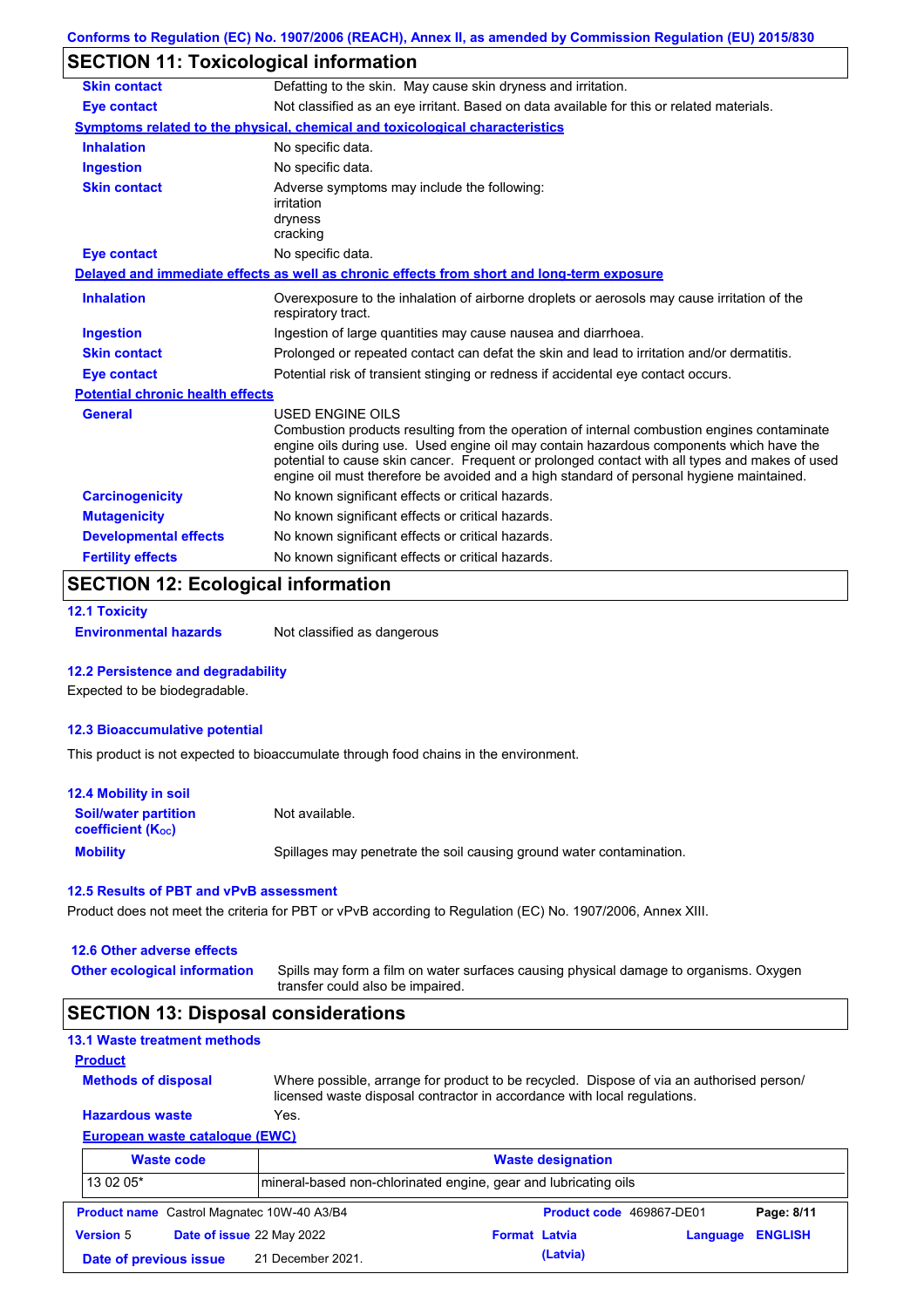## **SECTION 13: Disposal considerations**

However, deviation from the intended use and/or the presence of any potential contaminants may require an alternative waste disposal code to be assigned by the end user.

| <b>Packaging</b>           |                                                                                                                                                                                                                                                                                                                                                                                                                                                                                                 |
|----------------------------|-------------------------------------------------------------------------------------------------------------------------------------------------------------------------------------------------------------------------------------------------------------------------------------------------------------------------------------------------------------------------------------------------------------------------------------------------------------------------------------------------|
| <b>Methods of disposal</b> | Where possible, arrange for product to be recycled. Dispose of via an authorised person/<br>licensed waste disposal contractor in accordance with local regulations.                                                                                                                                                                                                                                                                                                                            |
| <b>Special precautions</b> | This material and its container must be disposed of in a safe way. Care should be taken when<br>handling emptied containers that have not been cleaned or rinsed out. Empty containers or<br>liners may retain some product residues. Empty containers represent a fire hazard as they may<br>contain flammable product residues and vapour. Never weld, solder or braze empty containers.<br>Avoid dispersal of spilt material and runoff and contact with soil, waterways, drains and sewers. |
| <b>References</b>          | Commission 2014/955/EU<br>Directive 2008/98/EC                                                                                                                                                                                                                                                                                                                                                                                                                                                  |

# **SECTION 14: Transport information**

|                                           | <b>ADR/RID</b> | <b>ADN</b>     | <b>IMDG</b>    | <b>IATA</b>    |  |  |  |
|-------------------------------------------|----------------|----------------|----------------|----------------|--|--|--|
| 14.1 UN number                            | Not regulated. | Not regulated. | Not regulated. | Not regulated. |  |  |  |
| 14.2 UN proper<br>shipping name           |                |                |                |                |  |  |  |
| <b>14.3 Transport</b><br>hazard class(es) |                |                |                |                |  |  |  |
| <b>14.4 Packing</b><br>group              |                |                |                |                |  |  |  |
| 14.5<br><b>Environmental</b><br>hazards   | No.            | No.            | No.            | No.            |  |  |  |
| <b>Additional</b><br>information          |                |                |                |                |  |  |  |

**14.6 Special precautions for user** Not available.

**14.7 Transport in bulk according to IMO instruments** Not available.

### **SECTION 15: Regulatory information**

**15.1 Safety, health and environmental regulations/legislation specific for the substance or mixture EU Regulation (EC) No. 1907/2006 (REACH)**

**Annex XIV - List of substances subject to authorisation**

**Annex XIV**

None of the components are listed.

**Substances of very high concern**

None of the components are listed.

**EU Regulation (EC) No. 1907/2006 (REACH)**

| <b>Annex XVII - Restrictions</b><br>on the manufacture.<br>placing on the market<br>and use of certain<br>dangerous substances,<br>mixtures and articles | Not applicable.                                                                                                                |                          |          |                |  |
|----------------------------------------------------------------------------------------------------------------------------------------------------------|--------------------------------------------------------------------------------------------------------------------------------|--------------------------|----------|----------------|--|
| <b>Other regulations</b>                                                                                                                                 |                                                                                                                                |                          |          |                |  |
| <b>REACH Status</b>                                                                                                                                      | The company, as identified in Section 1, sells this product in the EU in compliance with the<br>current requirements of REACH. |                          |          |                |  |
| <b>United States inventory</b><br>(TSCA 8b)                                                                                                              | At least one component is not listed.                                                                                          |                          |          |                |  |
| <b>Australia inventory (AIIC)</b>                                                                                                                        | At least one component is not listed.                                                                                          |                          |          |                |  |
| <b>Product name</b> Castrol Magnatec 10W-40 A3/B4                                                                                                        |                                                                                                                                | Product code 469867-DE01 |          | Page: 9/11     |  |
| <b>Date of issue 22 May 2022</b><br><b>Version 5</b>                                                                                                     |                                                                                                                                | <b>Format Latvia</b>     | Language | <b>ENGLISH</b> |  |

| <b>Version 5</b>       | Date of issue 22 May 2022 | <b>Format Latvia</b> | <b>Language ENGLISH</b> |
|------------------------|---------------------------|----------------------|-------------------------|
| Date of previous issue | 21 December 2021.         | (Latvia)             |                         |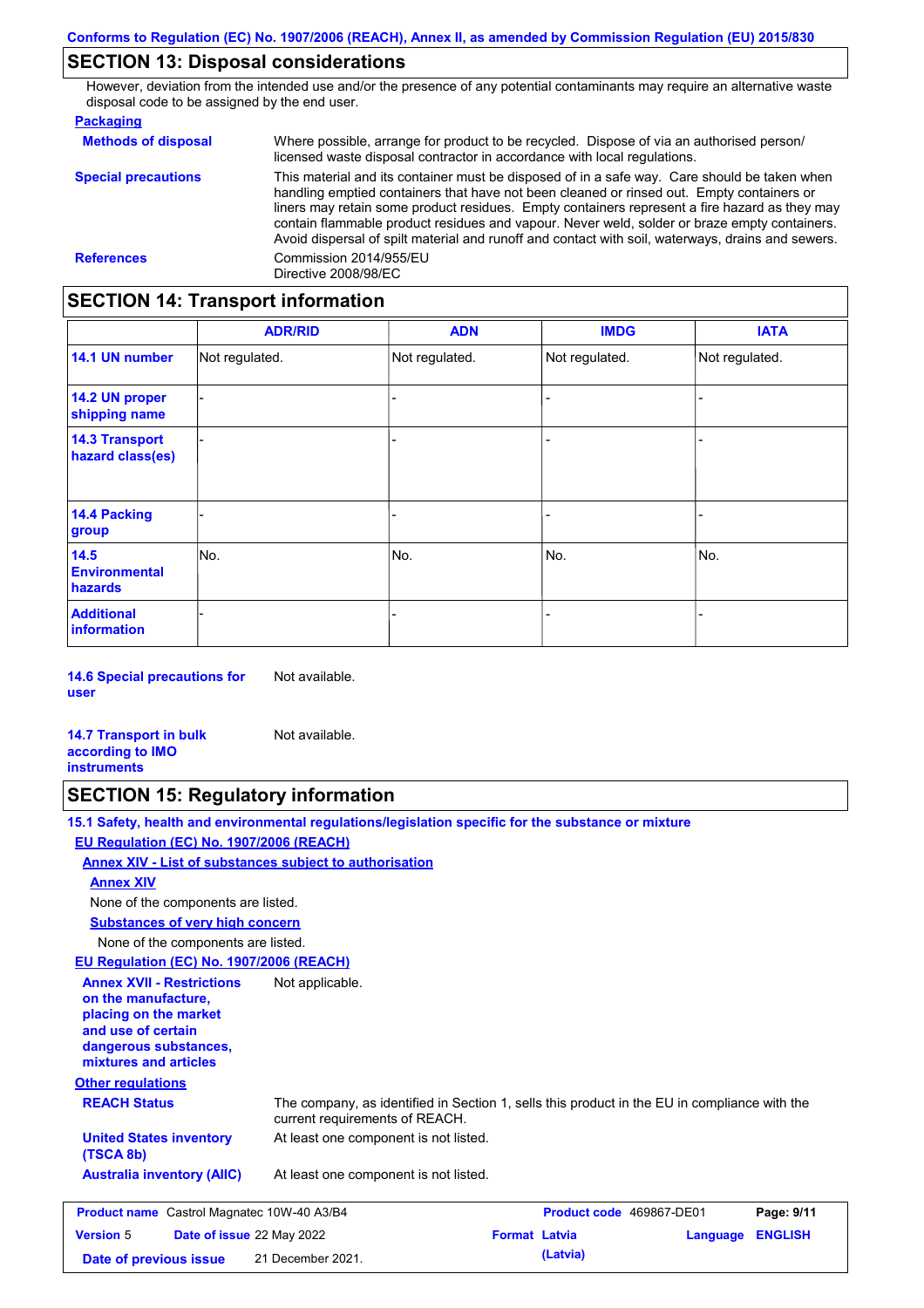## **SECTION 15: Regulatory information**

| <b>Canada inventory</b>                                         | At least one component is not listed.  |
|-----------------------------------------------------------------|----------------------------------------|
| <b>China inventory (IECSC)</b>                                  | At least one component is not listed.  |
| <b>Japan inventory (CSCL)</b>                                   | At least one component is not listed.  |
| <b>Korea inventory (KECI)</b>                                   | All components are listed or exempted. |
| <b>Philippines inventory</b><br>(PICCS)                         | At least one component is not listed.  |
| <b>Taiwan Chemical</b><br><b>Substances Inventory</b><br>(TCSI) | All components are listed or exempted. |
| Ozone depleting substances (1005/2009/EU)                       |                                        |
| Not listed.                                                     |                                        |
| Prior Informed Consent (PIC) (649/2012/EU)                      |                                        |
| Not listed.                                                     |                                        |
| <b>Persistent Organic Pollutants</b><br>Not listed.             |                                        |
| <b>EU - Water framework directive - Priority substances</b>     |                                        |
| None of the components are listed.                              |                                        |
| <b>Seveso Directive</b>                                         |                                        |

This product is not controlled under the Seveso Directive.

| <b>15.2 Chemical safety</b> | A Chemical Safety Assessment has been carried out for one or more of the substances within  |
|-----------------------------|---------------------------------------------------------------------------------------------|
| assessment                  | this mixture. A Chemical Safety Assessment has not been carried out for the mixture itself. |

# **SECTION 16: Other information**

| <b>Abbreviations and acronyms</b>                 | ADN = European Provisions concerning the International Carriage of Dangerous Goods by                                                                                                                                                                                                                                  |                          |  |             |  |
|---------------------------------------------------|------------------------------------------------------------------------------------------------------------------------------------------------------------------------------------------------------------------------------------------------------------------------------------------------------------------------|--------------------------|--|-------------|--|
|                                                   | Inland Waterway<br>ADR = The European Agreement concerning the International Carriage of Dangerous Goods by                                                                                                                                                                                                            |                          |  |             |  |
|                                                   | Road                                                                                                                                                                                                                                                                                                                   |                          |  |             |  |
|                                                   | ATE = Acute Toxicity Estimate                                                                                                                                                                                                                                                                                          |                          |  |             |  |
|                                                   | <b>BCF</b> = Bioconcentration Factor                                                                                                                                                                                                                                                                                   |                          |  |             |  |
|                                                   | CAS = Chemical Abstracts Service<br>CLP = Classification, Labelling and Packaging Regulation [Regulation (EC) No. 1272/2008]                                                                                                                                                                                           |                          |  |             |  |
|                                                   |                                                                                                                                                                                                                                                                                                                        |                          |  |             |  |
|                                                   | CSA = Chemical Safety Assessment                                                                                                                                                                                                                                                                                       |                          |  |             |  |
|                                                   | CSR = Chemical Safety Report                                                                                                                                                                                                                                                                                           |                          |  |             |  |
|                                                   | <b>DMEL = Derived Minimal Effect Level</b>                                                                                                                                                                                                                                                                             |                          |  |             |  |
|                                                   | DNEL = Derived No Effect Level                                                                                                                                                                                                                                                                                         |                          |  |             |  |
|                                                   | EINECS = European Inventory of Existing Commercial chemical Substances<br>ES = Exposure Scenario                                                                                                                                                                                                                       |                          |  |             |  |
|                                                   | EUH statement = CLP-specific Hazard statement                                                                                                                                                                                                                                                                          |                          |  |             |  |
|                                                   | EWC = European Waste Catalogue                                                                                                                                                                                                                                                                                         |                          |  |             |  |
|                                                   | GHS = Globally Harmonized System of Classification and Labelling of Chemicals                                                                                                                                                                                                                                          |                          |  |             |  |
|                                                   | IATA = International Air Transport Association                                                                                                                                                                                                                                                                         |                          |  |             |  |
|                                                   | IBC = Intermediate Bulk Container<br><b>IMDG = International Maritime Dangerous Goods</b><br>LogPow = logarithm of the octanol/water partition coefficient                                                                                                                                                             |                          |  |             |  |
|                                                   |                                                                                                                                                                                                                                                                                                                        |                          |  |             |  |
|                                                   |                                                                                                                                                                                                                                                                                                                        |                          |  |             |  |
|                                                   | MARPOL = International Convention for the Prevention of Pollution From Ships, 1973 as                                                                                                                                                                                                                                  |                          |  |             |  |
|                                                   | modified by the Protocol of 1978. ("Marpol" = marine pollution)<br>OECD = Organisation for Economic Co-operation and Development                                                                                                                                                                                       |                          |  |             |  |
|                                                   |                                                                                                                                                                                                                                                                                                                        |                          |  |             |  |
|                                                   | PBT = Persistent, Bioaccumulative and Toxic<br><b>PNEC</b> = Predicted No Effect Concentration<br>REACH = Registration, Evaluation, Authorisation and Restriction of Chemicals Regulation<br>[Regulation (EC) No. 1907/2006]<br>RID = The Regulations concerning the International Carriage of Dangerous Goods by Rail |                          |  |             |  |
|                                                   |                                                                                                                                                                                                                                                                                                                        |                          |  |             |  |
|                                                   |                                                                                                                                                                                                                                                                                                                        |                          |  |             |  |
|                                                   |                                                                                                                                                                                                                                                                                                                        |                          |  |             |  |
|                                                   | <b>RRN = REACH Registration Number</b><br>SADT = Self-Accelerating Decomposition Temperature<br>SVHC = Substances of Very High Concern                                                                                                                                                                                 |                          |  |             |  |
|                                                   |                                                                                                                                                                                                                                                                                                                        |                          |  |             |  |
|                                                   |                                                                                                                                                                                                                                                                                                                        |                          |  |             |  |
|                                                   | STOT-RE = Specific Target Organ Toxicity - Repeated Exposure<br>STOT-SE = Specific Target Organ Toxicity - Single Exposure<br>$TWA = Time$ weighted average<br>$UN = United Nations$                                                                                                                                   |                          |  |             |  |
|                                                   |                                                                                                                                                                                                                                                                                                                        |                          |  |             |  |
|                                                   |                                                                                                                                                                                                                                                                                                                        |                          |  |             |  |
|                                                   | UVCB = Complex hydrocarbon substance                                                                                                                                                                                                                                                                                   |                          |  |             |  |
|                                                   |                                                                                                                                                                                                                                                                                                                        |                          |  |             |  |
|                                                   |                                                                                                                                                                                                                                                                                                                        |                          |  |             |  |
|                                                   | VOC = Volatile Organic Compound<br>vPvB = Very Persistent and Very Bioaccumulative                                                                                                                                                                                                                                     |                          |  |             |  |
| <b>Product name</b> Castrol Magnatec 10W-40 A3/B4 |                                                                                                                                                                                                                                                                                                                        | Product code 469867-DE01 |  | Page: 10/11 |  |

**Date of previous issue (Latvia)** 21 December 2021.